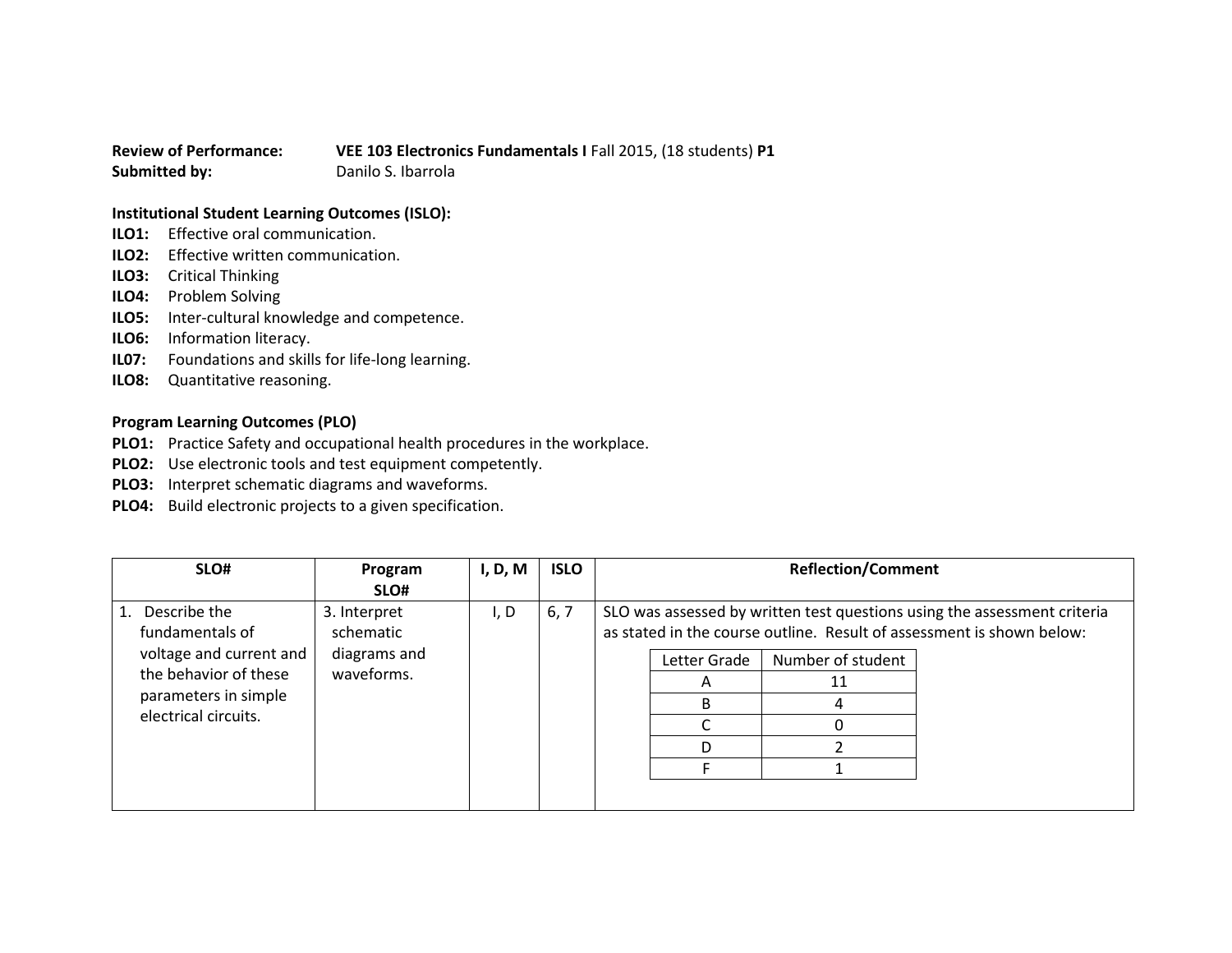|                                                                                                                                                                                                               |                                                         |      |      | Students need more time in hands-on and other practical procedure to<br>reach mastery level performance.                                                                                                                                                                                                                                                                      |  |  |  |  |
|---------------------------------------------------------------------------------------------------------------------------------------------------------------------------------------------------------------|---------------------------------------------------------|------|------|-------------------------------------------------------------------------------------------------------------------------------------------------------------------------------------------------------------------------------------------------------------------------------------------------------------------------------------------------------------------------------|--|--|--|--|
| 2. Explain the purpose and<br>identify the various<br>types of resistors and<br>their symbols. Identify<br>the value, power rating<br>and tolerance of<br>resistors using various<br>types of industry codes. | 3. Interpret<br>schematic<br>diagrams and<br>waveforms. | I, D | 6, 7 | SLO was assessed by written test questions using the assessment criteria<br>as stated in the course outline. Result of assessment is shown below:<br>Letter Grade<br>Number of student<br>Α<br>5<br>B<br>5<br>C<br>D<br>$\mathbf{1}$<br>F<br>$\mathbf 0$                                                                                                                      |  |  |  |  |
|                                                                                                                                                                                                               |                                                         |      |      | Students need more time in hands-on and other practical procedure to<br>reach mastery level performance.                                                                                                                                                                                                                                                                      |  |  |  |  |
| 3. Describe the purpose<br>and types of switches,<br>fuses and circuit<br>breakers and identify<br>their schematic symbols.                                                                                   | 3. Interpret<br>schematic<br>diagrams and<br>waveforms. | I, D | 6, 7 | SLO was assessed by written test questions using the assessment criteria<br>as stated in the course outline. Result of assessment is shown below:<br>Number of student<br>Letter Grade<br>10<br>A<br>5<br>B<br>$\mathsf{C}$<br>5<br>0<br>D<br>F<br>$\overline{2}$<br>Students need more time in hands-on and other practical procedure to<br>reach mastery level performance. |  |  |  |  |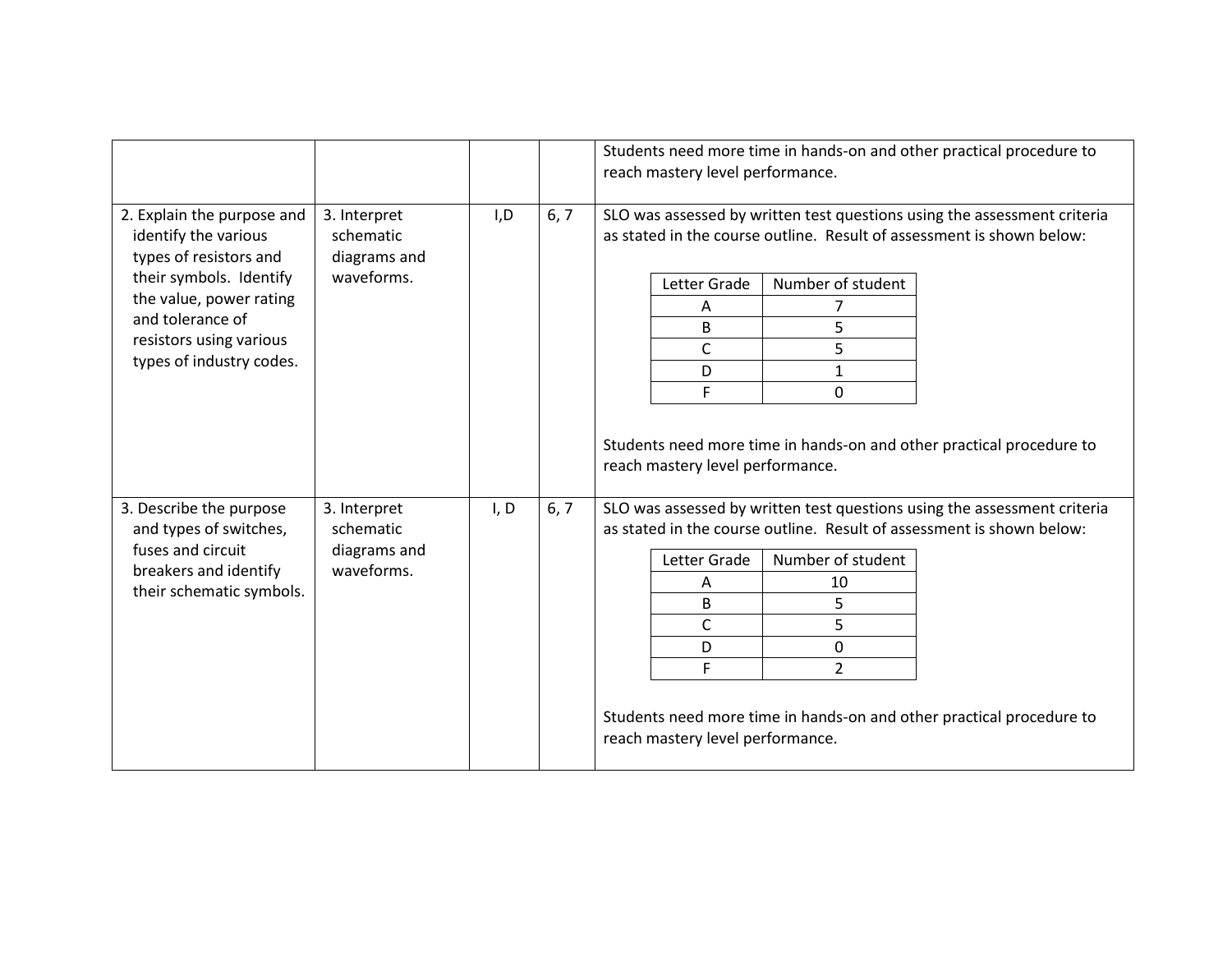| 4. Define magnetism and                      | 3. Interpret               | I, D    | 6, 7    | SLO was assessed by written test questions using the assessment criteria                                                                          |  |  |  |  |
|----------------------------------------------|----------------------------|---------|---------|---------------------------------------------------------------------------------------------------------------------------------------------------|--|--|--|--|
| electromagnetism and                         | schematic                  |         |         | as stated in the course outline. Result of assessment is shown below:                                                                             |  |  |  |  |
| their characteristics;<br>describe how these | diagrams and<br>waveforms. |         |         | Number of student<br>Letter Grade                                                                                                                 |  |  |  |  |
| characteristics are                          |                            |         |         | 10<br>Α                                                                                                                                           |  |  |  |  |
| utilized in the operation                    |                            |         |         | 3<br>B                                                                                                                                            |  |  |  |  |
| of the relay, magnetic                       |                            |         |         | $\mathsf{C}$<br>$\overline{2}$                                                                                                                    |  |  |  |  |
| circuit breaker and                          |                            |         |         | D<br>0                                                                                                                                            |  |  |  |  |
| meter.                                       |                            |         |         | F<br>$\overline{2}$                                                                                                                               |  |  |  |  |
|                                              |                            |         |         |                                                                                                                                                   |  |  |  |  |
|                                              |                            |         |         | Students need more time in hands-on and other practical procedure to                                                                              |  |  |  |  |
|                                              |                            |         |         | reach mastery level performance.                                                                                                                  |  |  |  |  |
| 5. Describe the function                     | 1. Practice safety         |         | 6, 7    |                                                                                                                                                   |  |  |  |  |
| of the multimeter and                        |                            | I, D, M |         | SLO was assessed by written test questions using the assessment criteria<br>as stated in the course outline. Result of assessment is shown below: |  |  |  |  |
| its controls. Safely and                     | and occupational<br>health |         |         |                                                                                                                                                   |  |  |  |  |
| accurately use a                             | procedures in the          |         |         | Letter Grade<br>Number of student                                                                                                                 |  |  |  |  |
| multimeter to measure                        | workplace.                 |         |         |                                                                                                                                                   |  |  |  |  |
| the circuit quantities of                    | 2. Use electronics         |         |         | 9<br>Α                                                                                                                                            |  |  |  |  |
| resistance, voltage, and                     | tools and test             |         |         | B<br>4                                                                                                                                            |  |  |  |  |
| current.                                     | equipment                  |         |         | $\mathsf{C}$<br>4                                                                                                                                 |  |  |  |  |
|                                              | competently.               |         |         | D<br>$\mathbf{1}$                                                                                                                                 |  |  |  |  |
|                                              | 3. Interpret               |         |         | F<br>0                                                                                                                                            |  |  |  |  |
|                                              | schematic                  |         |         |                                                                                                                                                   |  |  |  |  |
|                                              | diagrams and               |         |         | Students need more time in hands-on and other practical procedure to                                                                              |  |  |  |  |
|                                              | waveforms.                 |         |         | reach mastery level performance.                                                                                                                  |  |  |  |  |
|                                              |                            |         |         |                                                                                                                                                   |  |  |  |  |
| 6. Using Ohm's Law to                        | 3. Interpret               | I, D    | 4, 6, 7 | SLO was assessed by written test questions using the assessment criteria                                                                          |  |  |  |  |
| define the relationship                      | schematic                  |         |         | as stated in the course outline. Result of assessment is shown below:                                                                             |  |  |  |  |
| between resistance,                          | diagrams and               |         |         |                                                                                                                                                   |  |  |  |  |
| voltage, current, and                        | waveforms.                 |         |         |                                                                                                                                                   |  |  |  |  |
| power in an electrical                       |                            |         |         |                                                                                                                                                   |  |  |  |  |
| circuit. By                                  |                            |         |         |                                                                                                                                                   |  |  |  |  |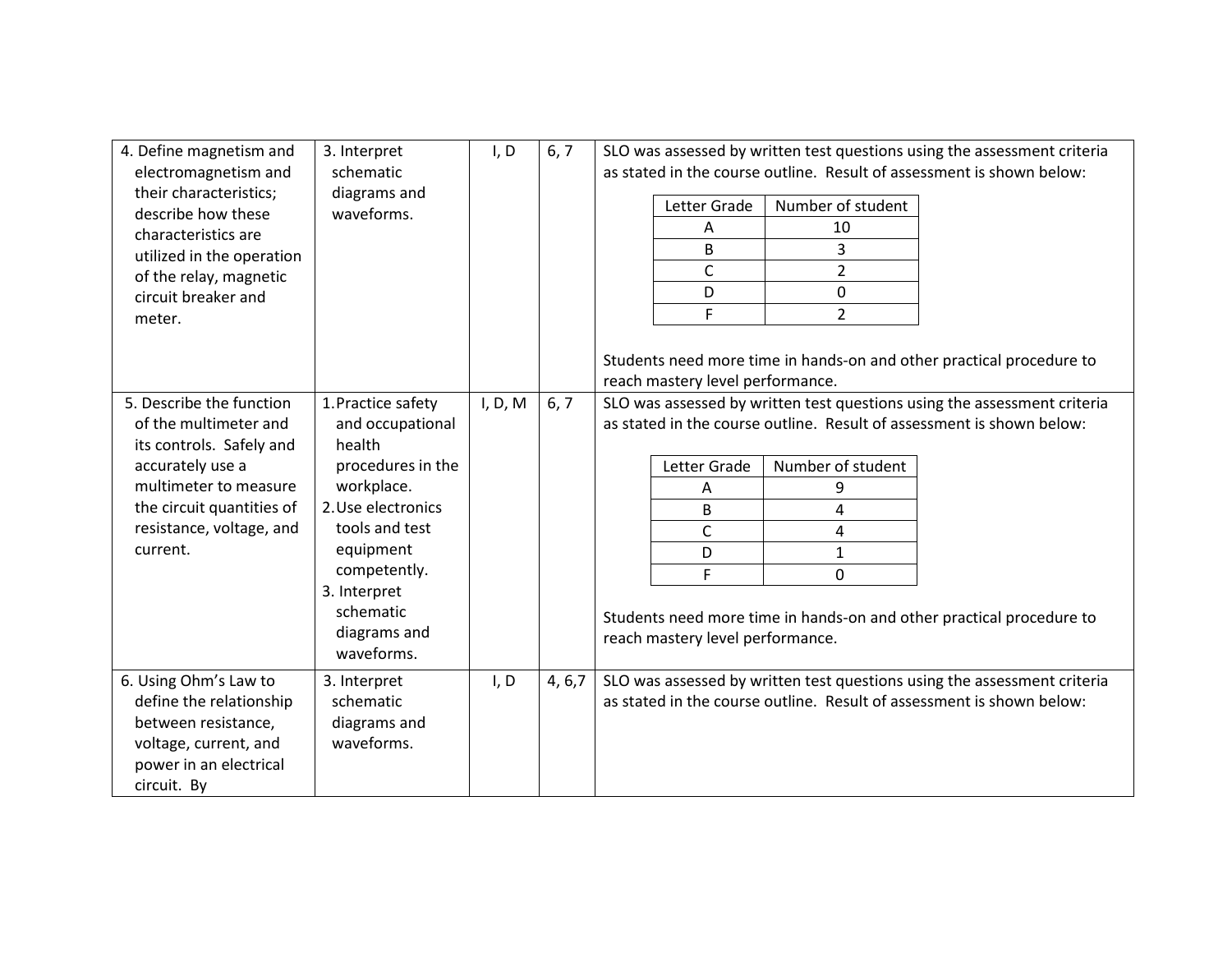| experimentation prove<br>Ohm's Law.                                                                                                                                                                                                                                                                                                                |                                                         |      |            | Letter Grade<br>Α<br>B<br>$\mathsf{C}$<br>F<br>F<br>reach mastery level performance. | Number of student<br>8<br>$\overline{2}$<br>$\overline{2}$<br>1<br>5 | Students need more time in hands-on and other practical procedure to                                                                                                                                                      |
|----------------------------------------------------------------------------------------------------------------------------------------------------------------------------------------------------------------------------------------------------------------------------------------------------------------------------------------------------|---------------------------------------------------------|------|------------|--------------------------------------------------------------------------------------|----------------------------------------------------------------------|---------------------------------------------------------------------------------------------------------------------------------------------------------------------------------------------------------------------------|
| 7. Identify the following<br>circuits, calculate and<br>measure the circuit<br>parameters of voltage,<br>resistance, and current.<br>Troubleshoot the series,<br>parallel and series-<br>parallel circuits.<br>a. Series Circuit<br>b. Parallel Circuit<br>c. Series and Parallel<br>Circuit<br>d. Voltage Divider<br>Circuit<br>e. Bridge Circuit | 3. Interpret<br>schematic<br>diagrams and<br>waveforms. | I, D | 4, 6,<br>7 | Letter Grade<br>A<br>B<br>$\mathsf{C}$<br>D<br>F<br>reach mastery level performance. | Number of student<br>4<br>3<br>5<br>$\mathbf{1}$<br>5                | SLO was assessed by written test questions using the assessment criteria<br>as stated in the course outline. Result of assessment is shown below:<br>Students need more time in hands-on and other practical procedure to |
| 8. Simplify and analyze<br>complex circuits using<br>the following methods:<br>a. Kirchhoff's Laws<br>b. Thevenin's Theorem<br>c. Norton's Theorem                                                                                                                                                                                                 | 3. Interpret<br>schematic<br>diagrams and<br>waveforms. | I, D | 6,7        | Letter Grade<br>A                                                                    | Number of student<br>6                                               | SLO was assessed by written test questions using the assessment criteria<br>as stated in the course outline. Result of assessment is shown below:                                                                         |